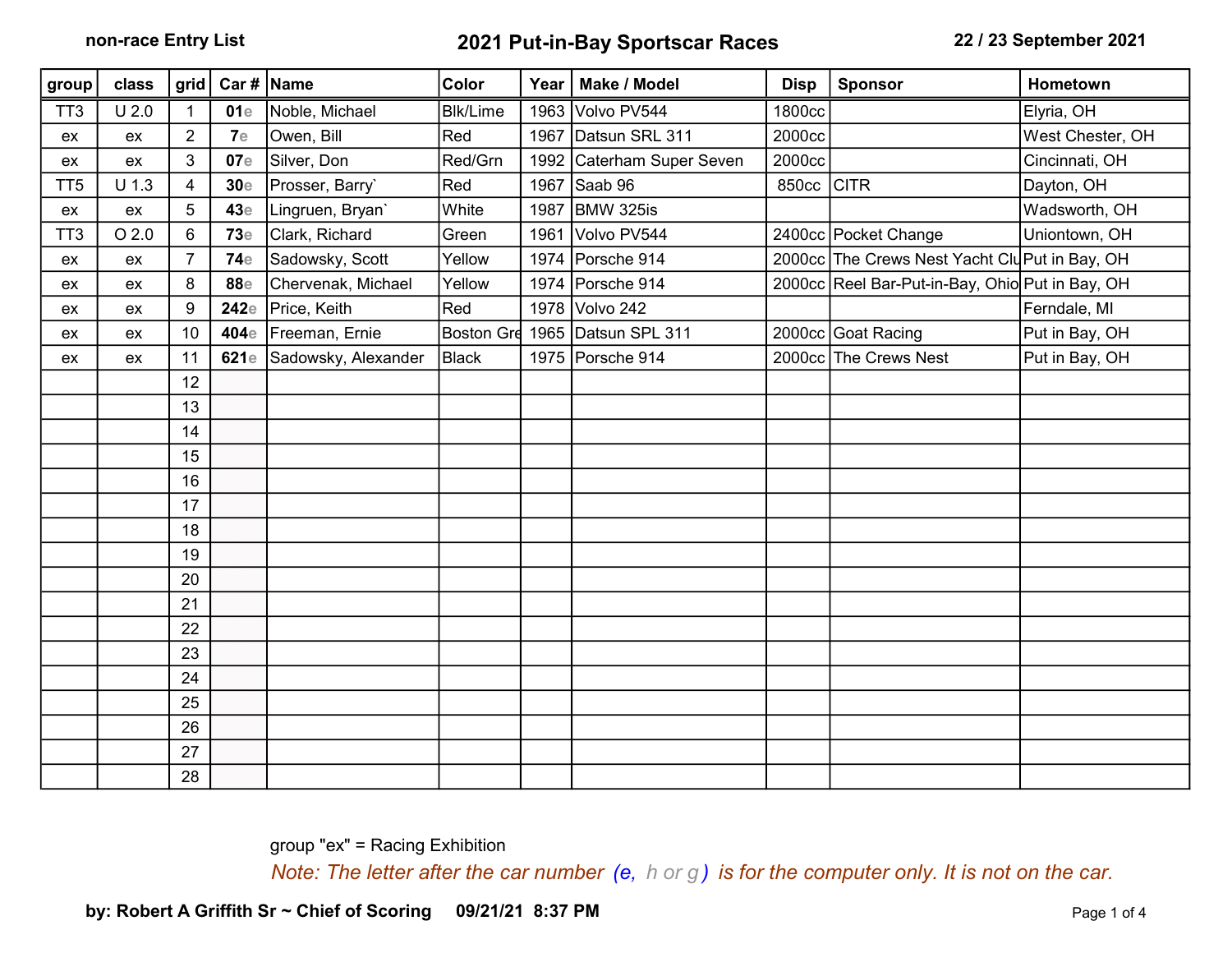| group            | class    | grid           | Car #   Name    |                   | Color            | Year | Make / Model                 | <b>Disp</b>  | <b>Sponsor</b>                 | Hometown             |
|------------------|----------|----------------|-----------------|-------------------|------------------|------|------------------------------|--------------|--------------------------------|----------------------|
| pr <sub>64</sub> | Heritage | $\mathbf 1$    | 1 <sub>h</sub>  | Bensinger, Jerry  | Ivory            | 1968 | Alfa Romeo Duetto            | 1600cc       |                                | Hubbard, OH          |
| pr64             | Heritage | $\overline{2}$ | 3h              | Harrison, Kevin   | Red              | 1971 | MG MGB                       |              | 3100cc Harrison Planning Group | Port Clinton, OH     |
| pr <sub>64</sub> | Heritage | 3              | 7 <sub>h</sub>  | Freeman, Ernie'   | Red              | 1965 | Chevrolet Corvette rdsr      | 6000cc       |                                | Avon, OH             |
| pr64             | Heritage | 4              | 9h              | Deveso, Russ      | Ivory/BRG        |      | 1953 Morgan +4 Drop Head Cou |              |                                | Colden, NY           |
| pr64             | Heritage | 5              | 11 <sub>h</sub> | Miller, Gregg     | <b>Sunbronze</b> | 1952 | MG TD mk II                  |              | 1250cc Millers Motors          | Columbus Grove, OH   |
| pr64             | Heritage | 6              | 19h             | Albright, Anthony | White            | 1959 | Turner 950-S                 | 950cc        |                                | Brook Park, OH       |
| pr64             | Heritage | $\overline{7}$ | 20h             | Day, Mike         | Yellow           | 1961 | Triumph TR3A                 |              |                                | Bloomfield Hills, MI |
| pr64             | Heritage | 8              | 21h             | Ruth, John        | <b>BRG</b>       | 1963 | Turner Mk III                |              |                                | Canton, MI           |
| pr64             | Heritage | 9              | 26h             | Wiggins, Rod      | <b>BRG</b>       | 1959 | Triumph TR3                  | 2300cc       |                                | Berea, OH            |
| pr <sub>64</sub> | Heritage | 10             | 27h             | Olman, Scott      | Red              | 1963 | MG Midget Mk I               | 1098cc       |                                | Royal Oak, MI        |
| pr <sub>64</sub> | Heritage | 11             | 36h             | Geonis, Greg      | <b>BRG</b>       | 1962 | Turner MK II                 | 998cc        |                                | Cumming, GA          |
| pr64             | Heritage | 12             | 41h             | Gervasi, John     | Autumn Re        | 1952 | MG TD                        |              | 1250cc Mary Gervasi            | Trenton, MI          |
| pr64             | Heritage | 13             | 42h             | Frazee, Rick      | Red              |      | 1955   Morgan 4/4 DHC        | 2100cc       |                                | Winter Park, FL      |
| pr64             | Heritage | 14             | 47h             | Hlavin, Bill      | Red              | 1971 | MG <sub>B</sub>              |              | 1800cc Curve In The Road       | Lakeville, OH        |
| pr64             | Heritage | 15             | 50h             | Mooney, Laureen   | White            | 1952 | MG TD                        |              | 1250cc Rob Rush                | Put in Bay OH        |
| pr64             | Heritage | 16             | 51h             | Volpe, Tom        | Red              | 1951 | MG TD                        |              |                                | Franklin, OH         |
| pr64             | Heritage | 17             | 53h             | McLemore, Kevin   | Red              |      | 1953   MG TD                 | 1250cc       |                                | Ambler, PA           |
| pr <sub>64</sub> | Heritage | 18             | 58h             | Smittle, David    | <b>Burgundy</b>  | 1958 | MG ZB Magnette               | 1500cc       |                                | Ada, OH              |
| pr <sub>64</sub> | Heritage | 19             | 59h             | Olmsted, Steve'   |                  | 1959 | Turner 950S                  |              |                                | Okemos, MI           |
| pr64             | Heritage | 20             | 63h             | Grimshaw, Lynn    | White            | 1963 | Alfa Romeo Guilia Spider     | 1600cc       |                                | Wheelersburg, OH     |
| pr <sub>64</sub> | Heritage | 21             | 67h             | Olmsted, Steve    | <b>Blue</b>      | 1967 | Volkswagen Beetle            |              |                                | Okemos, MI           |
| pr64             | Heritage | 22             | 69xh            | Jadwisiak, Dan'   | Yellow           | 1959 | Tuner Classic 950S           | 950cc        |                                | Marblehead, OH       |
| pr <sub>64</sub> | Heritage | 23             | 69h             | Jadwisiak, Dan    | White            | 1969 | MG C roadster                | 2912cc       |                                | Marblehead, OH       |
| pr <sub>64</sub> | Heritage | 24             | 691h            | Sheridan, Scott   | White            | 1969 | Saab 96/V4                   | 1500cc       |                                | Pleasant Ridge, MI   |
| pr <sub>64</sub> | Heritage | 25             | 71xh            | Foss, Patrick     | Silver Mink      | 1971 | Saab 95                      | 1700cc   n/a |                                | Blue Springs, MO     |
| pr <sub>64</sub> | Heritage | 26             | <b>76h</b>      | Bryan, James      | Ivory/Browl      | 1953 | MG TD                        |              |                                | Trenton, MI          |
| pr64             | Heritage | 27             | <b>78h</b>      | Ross, Malcolm`    | Red              | 1955 | Maserati 150/200S            |              |                                | Columbus, OH         |
| pr64             | Heritage | 28             | 96h             | Freimark, Keith   | White            | 1954 | Jaguar XK120M                | 3500cc       |                                | Dayton, OH           |
| pr <sub>64</sub> | Heritage | 29             | 121h            | Freeman, Ernie"   | Red              | 1964 | Chevrolet Corvette cpe       |              | 5400cc Roger Penske Chevrolet  | Avon, OH             |
| pr <sub>64</sub> | Heritage | 30             | <b>126h</b>     | Mauter, Roger     | <b>Blue</b>      | 1965 | Lotus Elan                   |              | 1600cc Beverly Mauter          | Canton, OH           |
| pr64             | Heritage | 31             | 254h            | Baumgardner, Tom  | Red              | 1952 | MG TD                        | 1250cc       |                                | Tallmadge, OH        |
| pr64             | Heritage | 32             |                 | 267h   Burr, Nan  |                  |      | 1951 MG TD                   | 1250cc       |                                | Put in Bay, OH       |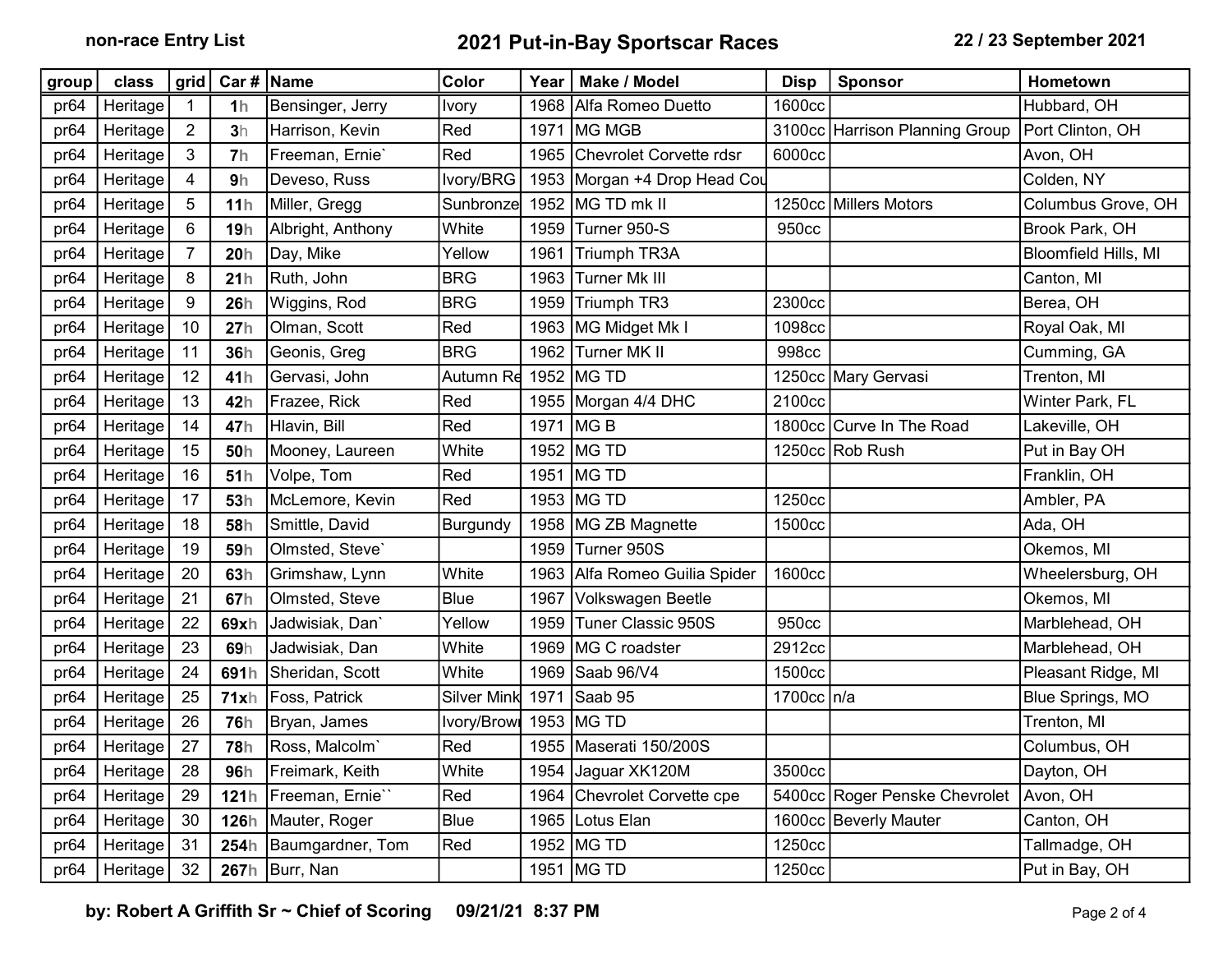| pr <sub>64</sub> |               |  | Heritage 33 375h Snyder, Dick | Silver      | 1959   Porsche 356A     | 1600cc |                      | Chillicothe, OH |
|------------------|---------------|--|-------------------------------|-------------|-------------------------|--------|----------------------|-----------------|
| pr64             | Heritage 34   |  | 441h Chernicky, Ron           | Red         | 1955 Triumph TR2        | 1998cc |                      | Novelty, OH     |
| pr64             | Heritage 34 I |  | 452h Warren, Richard          | <b>IRed</b> | 1967 Volvo 123GT Amazon | 2000cc |                      | Pepper Pike, OH |
| pr <sub>64</sub> | Heritage   34 |  | 730h Babcock, Bud             | Lt. Blue    | 1958 Triumph TR3        |        | 1998cc Carol Babcock | East Aurora, NY |
| pr64             | Heritage 35   |  | xz1h Thanasiu, Tommy          |             | 1965 VW Dune Buggy      |        |                      |                 |

group "pr64" = Heritage Street Car (pre-1964)

Note: The letter after the car number  $(e, h \text{ or } g)$  is for the computer only. It is not on the car.